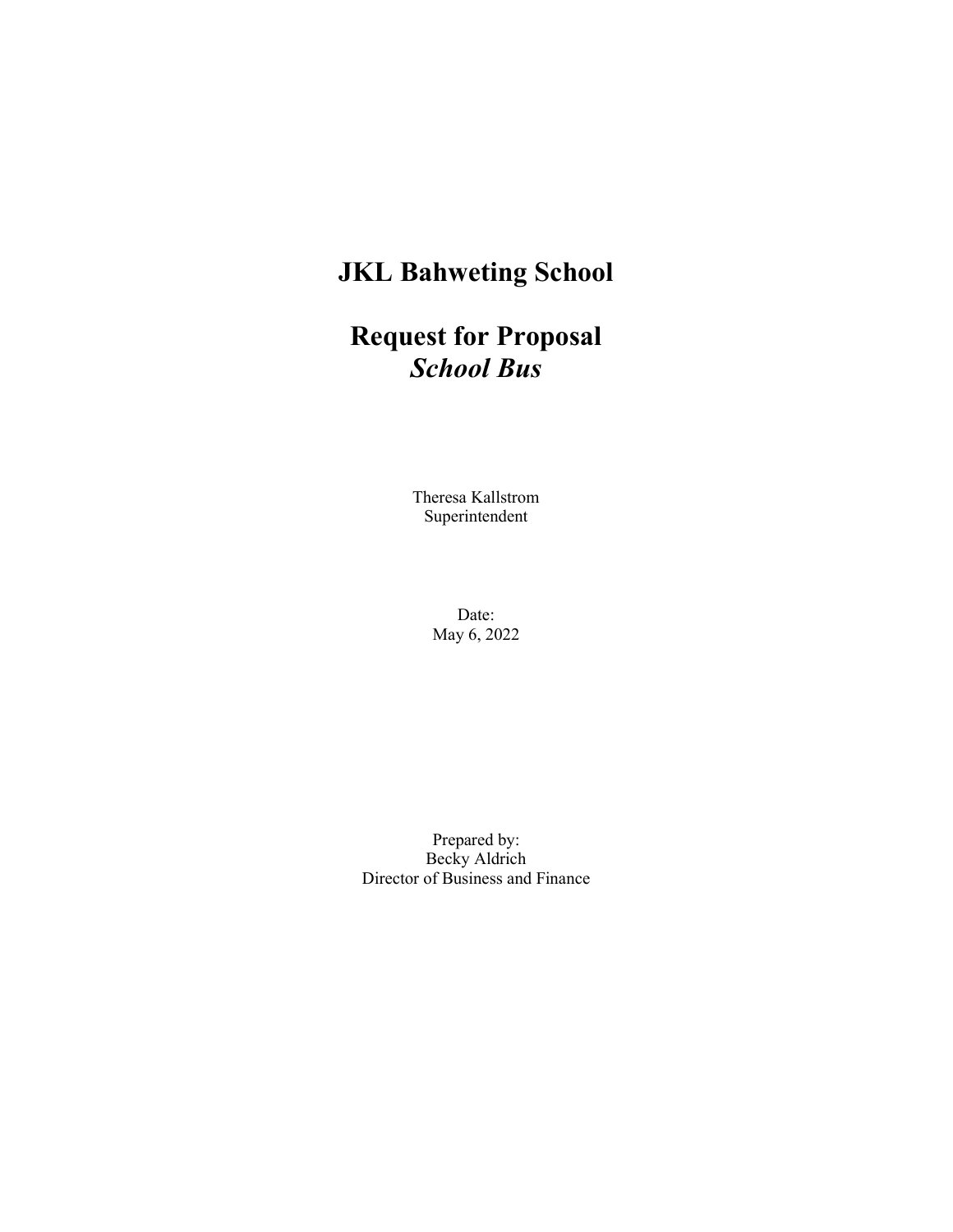#### 1.0 GENERAL INFORMATION

#### 1.1 Scope of the Project

JKL Bahweting School seeks to obtain bids for the purchase of two school buses.

#### 1.2 Bid Submission

Bid closing is May 23, 2022 at 2:00 p.m. EST at which time all received bids will be publically opened. All bids received after closing will automatically be rejected. Bids must be sealed and clearly marked "School Bus Purchase" and addressed to the attention of the Director of Business and Finance.

Sealed bids will be received at: JKL Bahweting School Attn: Director of Business and Finance 1301 Marquette Avenue Sault Ste. Marie, MI 49783

Fax and electronic bid submissions will be not accepted. Any questions concerning this bid request or any requirements should be directed to: Theresa Kallstrom (906) 635-5055 ext. 105 tkallstrom@jklschool.org

A copy of this bid request can be found at: http://www.jklschool.org/rfp

The JKL Bahweting School Board of Education reserves the right to accept or reject any bids received, to cancel in part or all of this bid request and is not bound to accept the lowest bid.

#### 1.3 Calendar of Events

Release of Request to Bid May 6, 2022 Bid Closing (2:00 p.m. EST) May 23, 2022 School Board Approval June 14, 2022 Notification of Award June 15, 2022

#### 2.0 BID REQUIREMENTS

#### 2.1 Content of Proposal

Interested vendors are requested to provide bid pricing using the following parameters: Body style International 72-passenger Cummins diesel engine 240hp Air brakes Electric door Air seat Remote stainless heated mirrors Full engine warranty

Bids are to be submitted to fully comply or surpass in all respects, the body or chassis specifications and all other specified instructions and must include all other equipment, etc, to meet the safety requirements as set forth by the State of Michigan and Federal Motor Vehicle Safety Standards.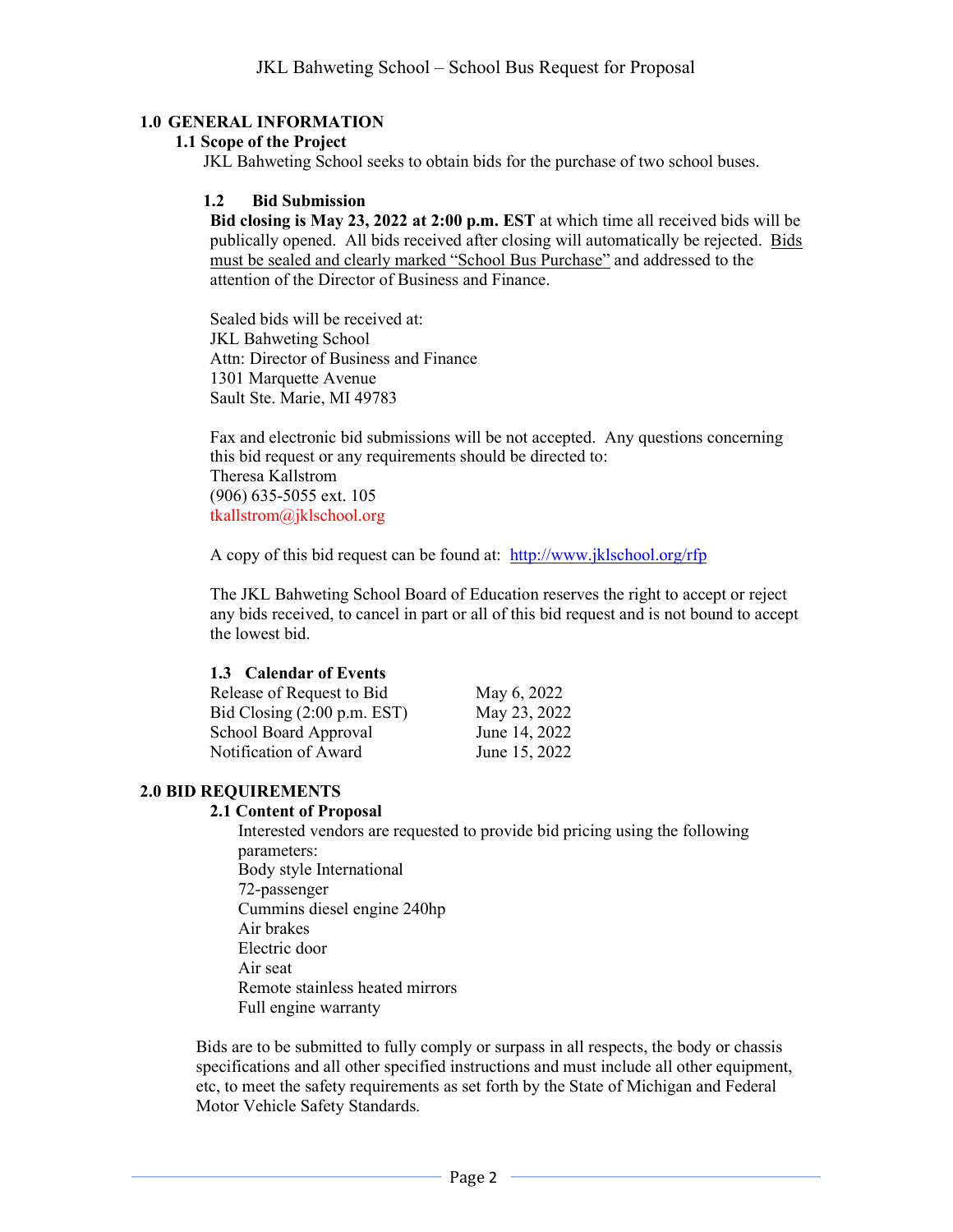### 2.3 Notarized Statements -

\*\*Appendix Form A: Familiar Relationship Disclosure

\*\*Appendix Form B: Affidavit of Compliance – Iran Economic Sanctions Act

## 2.4 Company information and References

\*\*Appendix Form C: Company information and References

\*\*Appendix Forms A, B & C must be completed and submitted with the sealed bid. Please note Appendix Form A and Appendix Form B must be notarized.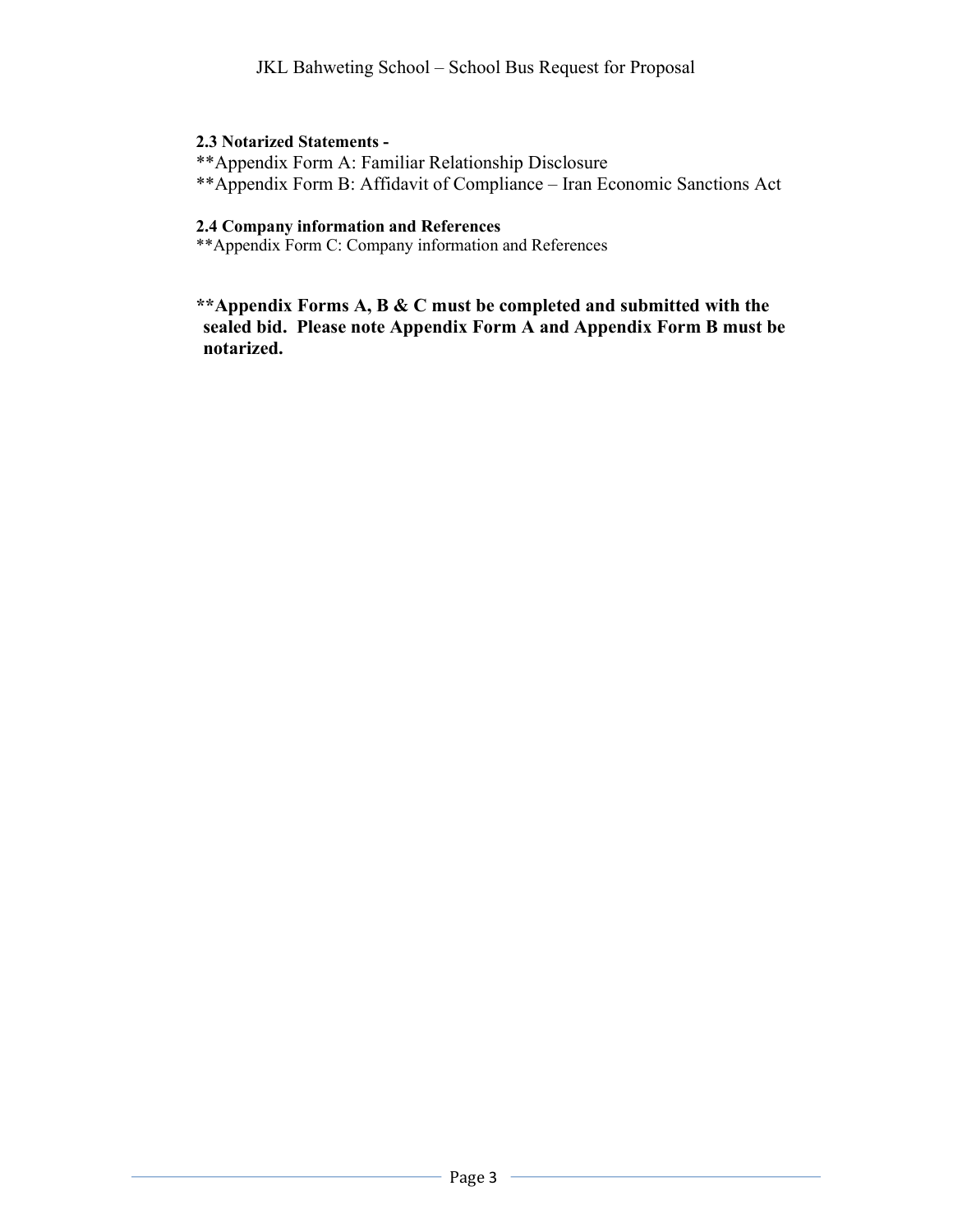## APPENDIX FORM A

## FAMILIAR RELATIONSHIP DISCLOSURE

Pursuant to MCL 380.1267, a sworn and notarized statement disclosing any familiar relationships that exists between the owner or any employee of the bidder and any member of the JKL Bahweting School Board of Education or the JKL Bahweting School Superintendent must be accompanied with the bid. Bids without this disclosure statement will not be accepted.

The members of the JKL Bahweting School Board of Education are: Norma Castro, Steve Habusta, Fred Carr, Isaac McKechnie, Elizabeth Eideneir The JKL Bahweting School Superintendent is: Theresa Kallstrom

| The following are the familiar relationships:                                                                                                                                            |  |                                                                                                                                                                                                                                                                                                                                                                                                                                     |  |
|------------------------------------------------------------------------------------------------------------------------------------------------------------------------------------------|--|-------------------------------------------------------------------------------------------------------------------------------------------------------------------------------------------------------------------------------------------------------------------------------------------------------------------------------------------------------------------------------------------------------------------------------------|--|
|                                                                                                                                                                                          |  |                                                                                                                                                                                                                                                                                                                                                                                                                                     |  |
| There are none.                                                                                                                                                                          |  |                                                                                                                                                                                                                                                                                                                                                                                                                                     |  |
| STATE OF                                                                                                                                                                                 |  |                                                                                                                                                                                                                                                                                                                                                                                                                                     |  |
| $)$ ss<br>COUNTY OF                                                                                                                                                                      |  |                                                                                                                                                                                                                                                                                                                                                                                                                                     |  |
| The undersigned, authorized representative of bidder<br>does hereby acknowledge that bidder has read the foregoing disclosure statement and the<br>statements herein contained are true. |  |                                                                                                                                                                                                                                                                                                                                                                                                                                     |  |
| Signature of Bidder Representative                                                                                                                                                       |  |                                                                                                                                                                                                                                                                                                                                                                                                                                     |  |
| Print Name                                                                                                                                                                               |  |                                                                                                                                                                                                                                                                                                                                                                                                                                     |  |
| Title                                                                                                                                                                                    |  |                                                                                                                                                                                                                                                                                                                                                                                                                                     |  |
|                                                                                                                                                                                          |  |                                                                                                                                                                                                                                                                                                                                                                                                                                     |  |
|                                                                                                                                                                                          |  | Notary Public, $\frac{\text{Country of}}{\text{My commission expires: } \frac{1}{\sqrt{1-\frac{1}{1-\frac{1}{1-\frac{1}{1-\frac{1}{1-\frac{1}{1-\frac{1}{1-\frac{1}{1-\frac{1}{1-\frac{1}{1-\frac{1}{1-\frac{1}{1-\frac{1}{1-\frac{1}{1-\frac{1}{1-\frac{1}{1-\frac{1}{1-\frac{1}{1-\frac{1}{1-\frac{1}{1-\frac{1}{1-\frac{1}{1-\frac{1}{1-\frac{1}{1-\frac{1}{1-\frac{1}{1-\frac{1}{1-\frac{1}{1-\frac{1}{1-\frac{1}{1-\frac{1}{1$ |  |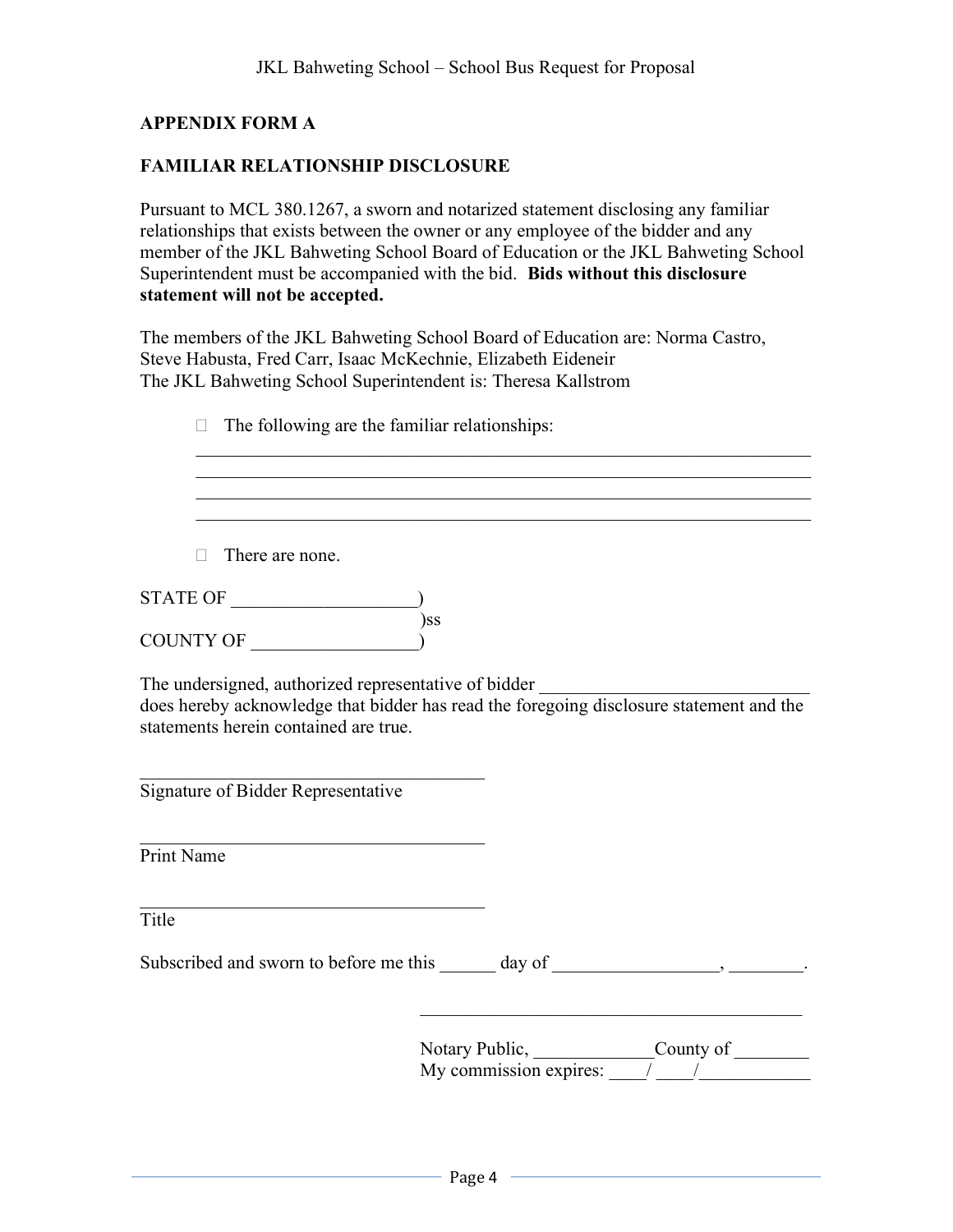## APPENDIX FORM B

### AFFIDAVIT OF COMPLIANCE – IRAN ECONOMIC SANCTIONS ACT

The undersigned, the owner or authorized officer of the below named contractor (the "Contractor"), pursuant to the compliance certification requirement provided in the JKL Bahweting School's (the "School District") Request for Proposal for "School Bus", hereby certifies, represents and warrants that the Contractor (including its officers, directors, and employees) is not an "Iran linked business" within the meaning of the Iran Economics Sanction Act, Michigan Public Act No. 517 of 2012 (the "Act"), and that in the event Contractor is awarded a contract as a result of the aforementioned Invitation to Bid, the Contractor will not become an "Iran linked business" at any time during the course of performing the Work or any services under the contract.

The Contractor further acknowledges that any person who is found to have submitted a false certification is responsible for all civil penalty of not more than \$250,000.00 or 2 times the amount of the contract or proposed contract for which the false certification was made, whichever is greater, the cost of the School District's investigation, and reasonable attorney fees, in addition to the fine. Moreover, any person who submitted a false certification shall be ineligible to bid on a request for proposal for three (3) years from the date that is determined that the person submitted the false certification.

 $\mathcal{L}_\text{max}$  , and the set of the set of the set of the set of the set of the set of the set of the set of the set of the set of the set of the set of the set of the set of the set of the set of the set of the set of the

|                     | Name of Contractor                                                                |
|---------------------|-----------------------------------------------------------------------------------|
|                     |                                                                                   |
|                     |                                                                                   |
|                     |                                                                                   |
|                     | Date:                                                                             |
| STATE OF<br>$)$ ss. |                                                                                   |
| COUNT OF            |                                                                                   |
|                     | Subscribed and sworn to before me this ___________ day of ______________________. |
|                     | Notary Public, County,                                                            |
|                     | My commission expires: $\frac{1}{\sqrt{1-\frac{1}{2}}}$                           |
|                     | Acting in the County of:                                                          |